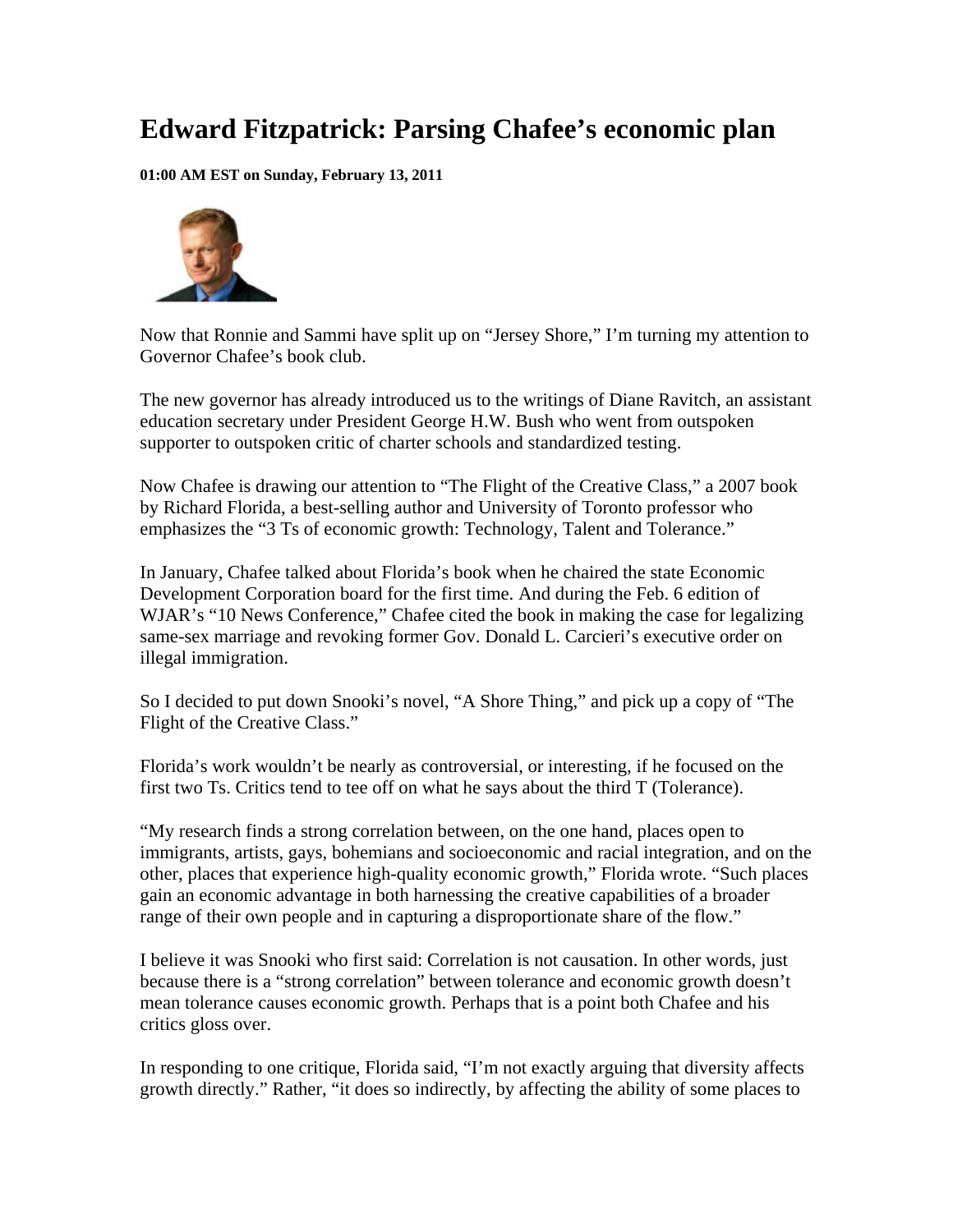mobilize skills internally and attract them from external sources (i.e. other cities and countries)."

In talking about Silicon Valley, Florida said, "Not once do we imply that gays literally cause high-tech growth. Rather, we see a strong and vibrant gay community as a solid leading indicator of a place that is open to many different kinds of people." He said, "Those places therefore open themselves up to innovation and entrepreneurship from a wide range of human sources."

Florida's ideas can be easy to lampoon. In a July 2007 show, Stephen Colbert talked about an earlier Florida book that measured changes in income and property values using a Bohemian-Gay Index.

"Now while that may sound like another name for the San Francisco phone book, folks, it is bad news," Colbert said. "This study found that artistic, bohemian and gay populations increase housing values in the neighborhoods and communities they inhabit. According to this, I guess people these days want a house with a view of some goateed beatnik playing his bongos while he smokes a clove cigarette and chisels a sculpture of k.d. lang."

But Florida, who describes himself as a politically independent single and straight Italian-American, is actually talking about a broad group of people within the "creative class," including those who work in science and engineering, arts and entertainment, health care and finance.

Here in Rhode Island, skepticism has greeted Chafee's linkage of economic development with same-sex marriage and revocation of the illegal-immigration order.

On "10 News Conference," Jim Taricani noted that in his inaugural speech, Chafee said, "Mark my words, those two actions will do more for economic growth in our state than any economic development loan."

Taricani asked, "Do you have a factual basis for saying that? Has that been the case in other states?"

"Sure," Chafee said. "Look at Silicon Valley. Look at Cambridge."

Taricani asked, "What did that have to do with gay marriage or illegal immigration?"

Chafee said, "These are areas where innovation prospers. And there is a book out by Richard Florida people are talking about, and he's making that exact point."

Taricani asked, "What?"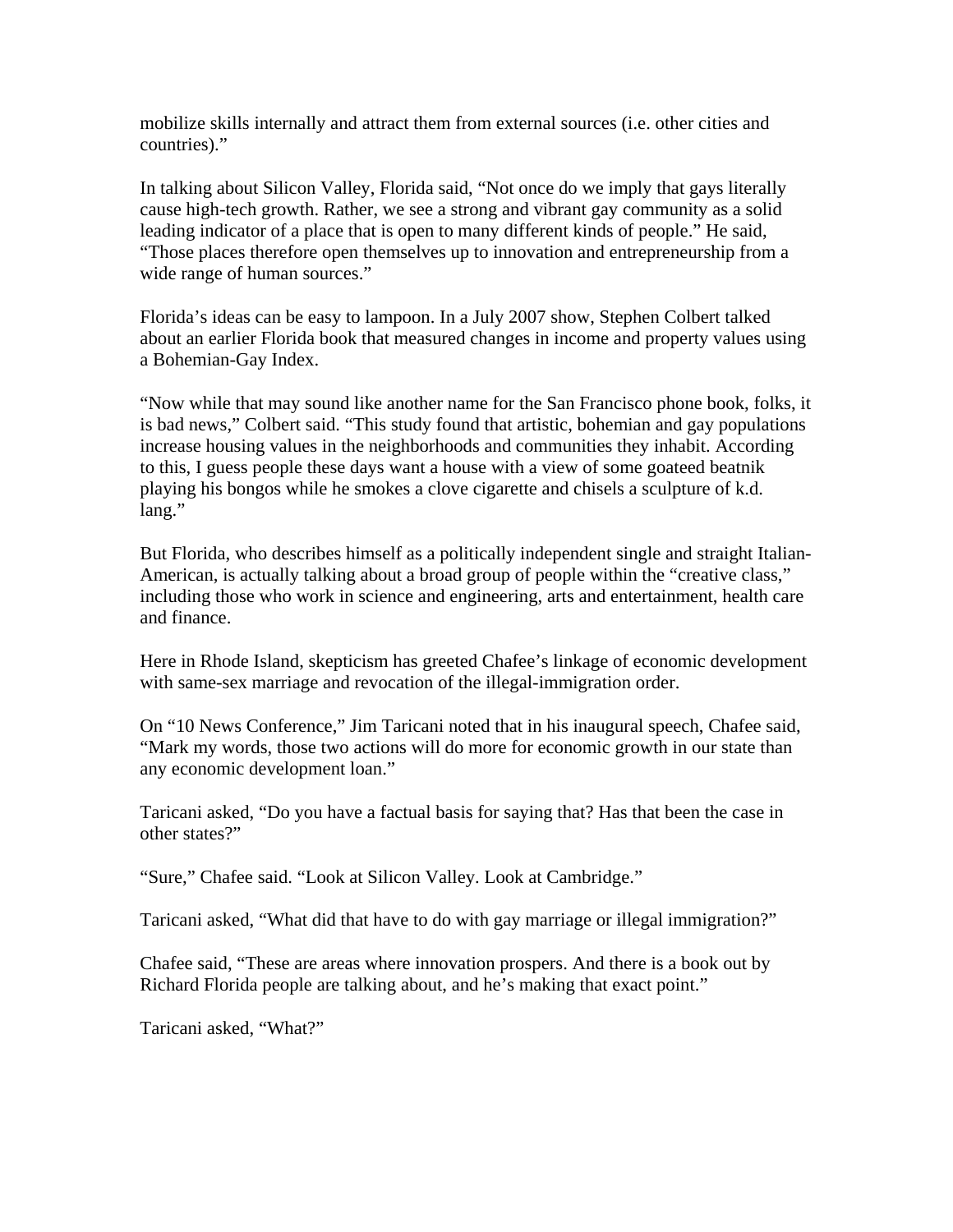"That you can look at economic growth where there is tolerance," Chafee said. "We are building on our strength here: People are welcomed to Rhode Island. That's what happened in 1663 when our charter granted the greatest liberties anywhere in the world."

Perhaps the sharpest critic of Florida's work is Steven Malanga, a senior fellow at the Manhattan Institute who wrote a 2004 article titled "The Curse of the Creative Class." Providence is among the cities that have been inspired by Florida's theories, he wrote. "But there is just one problem: the basic economics behind his ideas don't work."

Malanga emphasized that "the Internet generation formed its eccentric capitalist culture during a speculative bubble," and "now, with that money vanished and many companies defunct, a focus on such old-economy ideas as profits and tax rates has re-emerged."

But, he said, "To a generation of liberal urban policymakers and politicians who favor big government, Florida's ideas offer a way to talk economic-development talk while walking the familiar big-spending walk."

Florida defended the economics behind his theories and charged that the "Manhattan Institute crowd is not actually interested in the numbers; it has a much bigger ideological ax to grind" — "promoting the traditional right-wing mantra that tax cuts, privatization and unfettered free markets will not only generate economic growth, but will also solve all that ails us." He contended that "the broad consensus in the fields is that tax rates have at best a minor effect and that real growth stems from the improved productivity and higher rates of innovations produced by concentrations of skilled human capital."

Also, Florida said, "My view is no paean for more government spending." He said, "I roundly criticize public boondoggles like stadium-building efforts or large-scale downtown revitalization plans," and he believes "real economic development is peopleoriented, organic and community-based."

Some critics say Florida's theories suffer from a "chicken-and-egg" problem. "What typically comes first, these critics argue, are the jobs," Florida wrote. "Once a region has those, the people — as well as the amenities, lifestyle and tolerance — will gravitate naturally."

But Florida said research has shown many people choose location first. For example, he said a 2002 survey of 4,000 recent college graduates found that three-quarters identified location as more important than job availability when selecting a place to live.

I'm not sure a survey gauging the preferences of recent graduates resolves the chickenand-egg question.

I believe in tolerance and diversity, but my rationale has more to do with fairness and equality than jobs and economics.